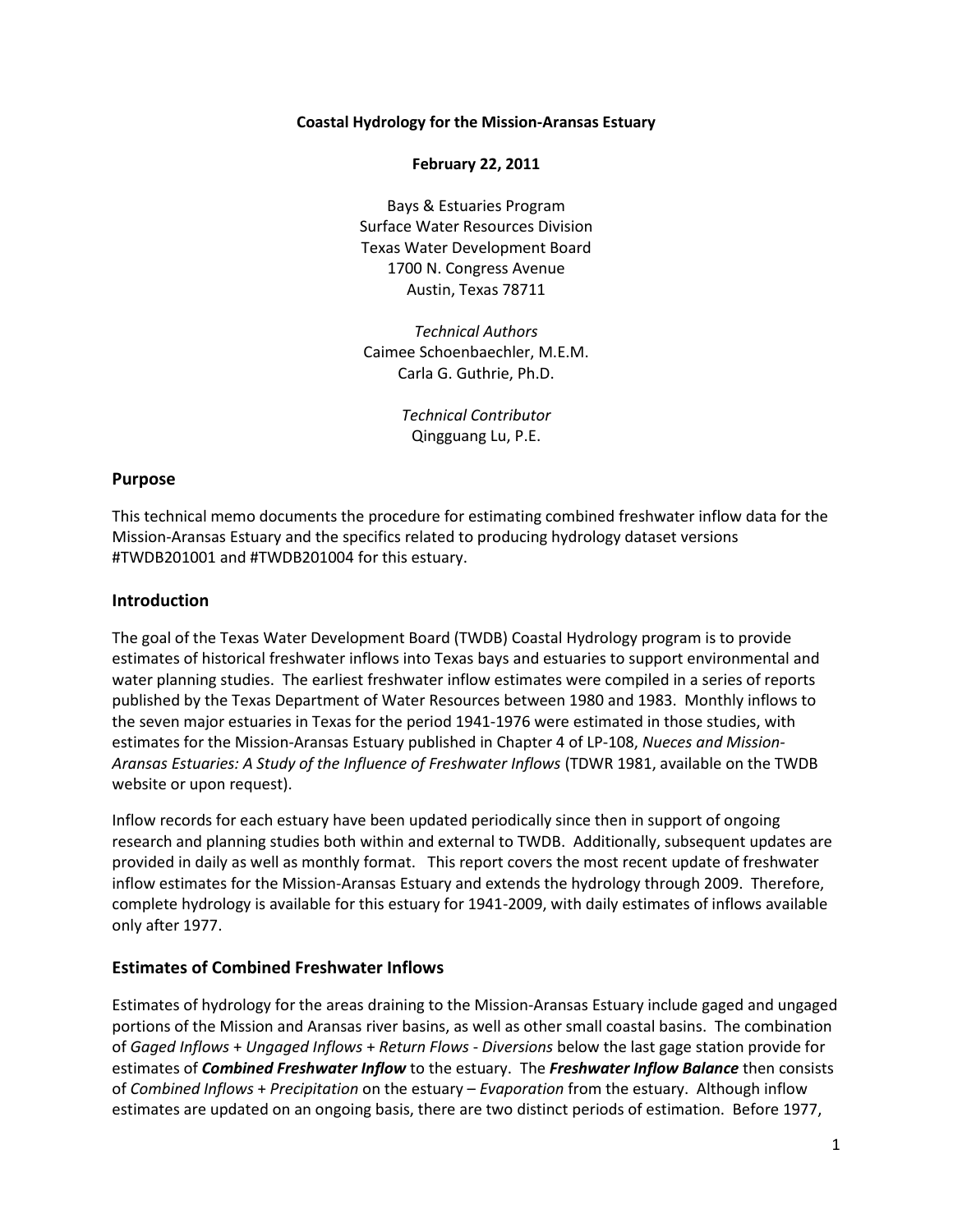inflow estimates are available only in monthly intervals. Starting in 1977 and thereafter, inflow estimates became available on a daily basis.

## **1941-1976 Period of Record**

This period of record uses measurements from U.S. Geological Survey (USGS) stream gages along with rainfall-runoff estimates from a water yield model to determine flows in gaged and ungaged watersheds (TDWR 1981). In these early estimates of coastal hydrology, flows in ungaged areas were adjusted for known agricultural, municipal, and industrial return flows obtained from the Texas Department of Water Resources or equivalent agency (TDWR 1981). However, LP-108 does not clearly document the treatment of diversion data when estimating combined inflows to the estuary. Data on inflows to the Mission-Aransas Estuary for the 1941-1976 period is available as monthly or annual estimates.

## **1977-2009 Period of Record**

This period of record uses measurements from USGS stream gages along with rainfall-runoff estimates from the Texas Rainfall-Runoff (TxRR) model, adjusted for known diversion and return flows obtained from the TCEQ (or equivalent agency), the South Texas Water Master, and the TWDB Irrigation Water Use estimates. In some cases, diversion and return data may be obtained through other entities, such as in the TWDB report on *Coastal Hydrology for the Guadalupe Estuary* (Guthrie and Lu 2010) where recent diversion and return data were obtained from HDR Inc. Data on inflows to the Mission-Aransas Estuary for the 1977-2009 period is available as daily, monthly, or annual estimates.

### **Gaged Watersheds**

Four USGS stream gages have been used to develop the gaged inflow component of combined inflows to the Mission-Aransas Estuary. The gage location at the Mission River at Refugio has been utilized since 1939. Table 1 lists these USGS stream gages and the corresponding period of record utilized in estimating combined inflows. Approved USGS stream gage data was available through November 2009 and was provisional for December 2009.

Table 1. USGS stream gages used to develop the gaged inflow component of combined inflows to the Mission-Aransas Estuary. Gage number, location, and period of record utilized in estimating inflows are shown.

| <b>Gage Station Number</b><br>Estuary |          | Gage Location               | Utilized Period of Record |  |
|---------------------------------------|----------|-----------------------------|---------------------------|--|
| Mission-Aransas                       | 08189800 | Chiltipin Creek at Sinton   | 1970-1991                 |  |
|                                       | 08189700 | Aransas River near Skidmore | 1964-present              |  |
|                                       | 08189500 | Mission River at Refugio    | 1939-present              |  |
|                                       | 08189200 | Copano Creek near Refugio   | 1970-present              |  |

### **Ungaged Watersheds**

The number of ungaged watersheds for which ungaged inflows are estimated has changed through time as USGS gages become available or unavailable. Figures 1-3 show watershed boundaries for the ungaged watersheds during the period from 1941 to present. Major differences in watersheds occur as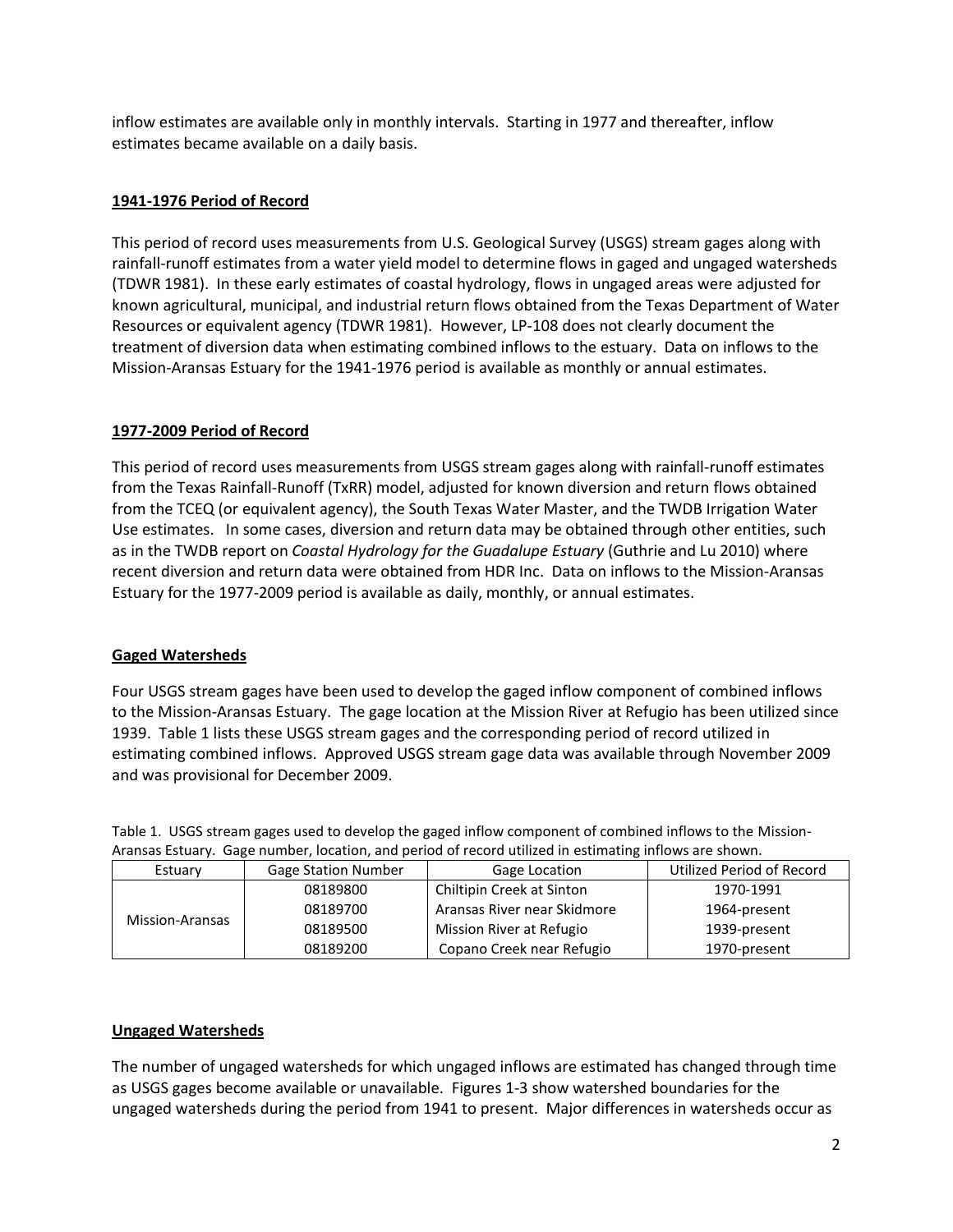watersheds #20125 and #20030 transitioned from ungaged to gaged in 1970, and as watershed #20030 transitioned back to ungaged in 1991 (Figures 1-3). Also, watershed #20010 was divided into two watersheds, #20012 and #20014, in 1977 (Figure 2).

The ungaged inflow component of combined inflows is estimated using a rainfall-runoff model. Before 1977, stream flows in ungaged watersheds were obtained using a *water yield model* which required daily precipitation, Soil Conservation Service average curve numbers, and soil depletion index (TDWR 1981). This water yield model provided for monthly estimates of ungaged inflows – not daily. TWDB does not have daily estimates of ungaged inflows for the period prior to 1977.

Since 1977, however, TWDB has used the Texas Rainfall-Runoff (TxRR) model to estimate daily stream flows in ungaged watersheds. This model is conceptually similar to the Agricultural Research Service (ARS) rainfall-runoff model which is based on the Soil Conservation Service's curve number method to estimate direct runoff from a precipitation event. TxRR, however, has three key differences: (1) use of a simpler and more straightforward mathematics, (2) introduction of 12 monthly depletion factors, instead of single depletion factor used in the ARS Model, and (3) introduction of a base flow component into the model. TxRR has been used to estimate daily stream flows from over 50 coastal ungaged watersheds as a part of the Bays & Estuaries Coastal Hydrology Program to study the effect of freshwater inflows to Texas bays and estuaries.

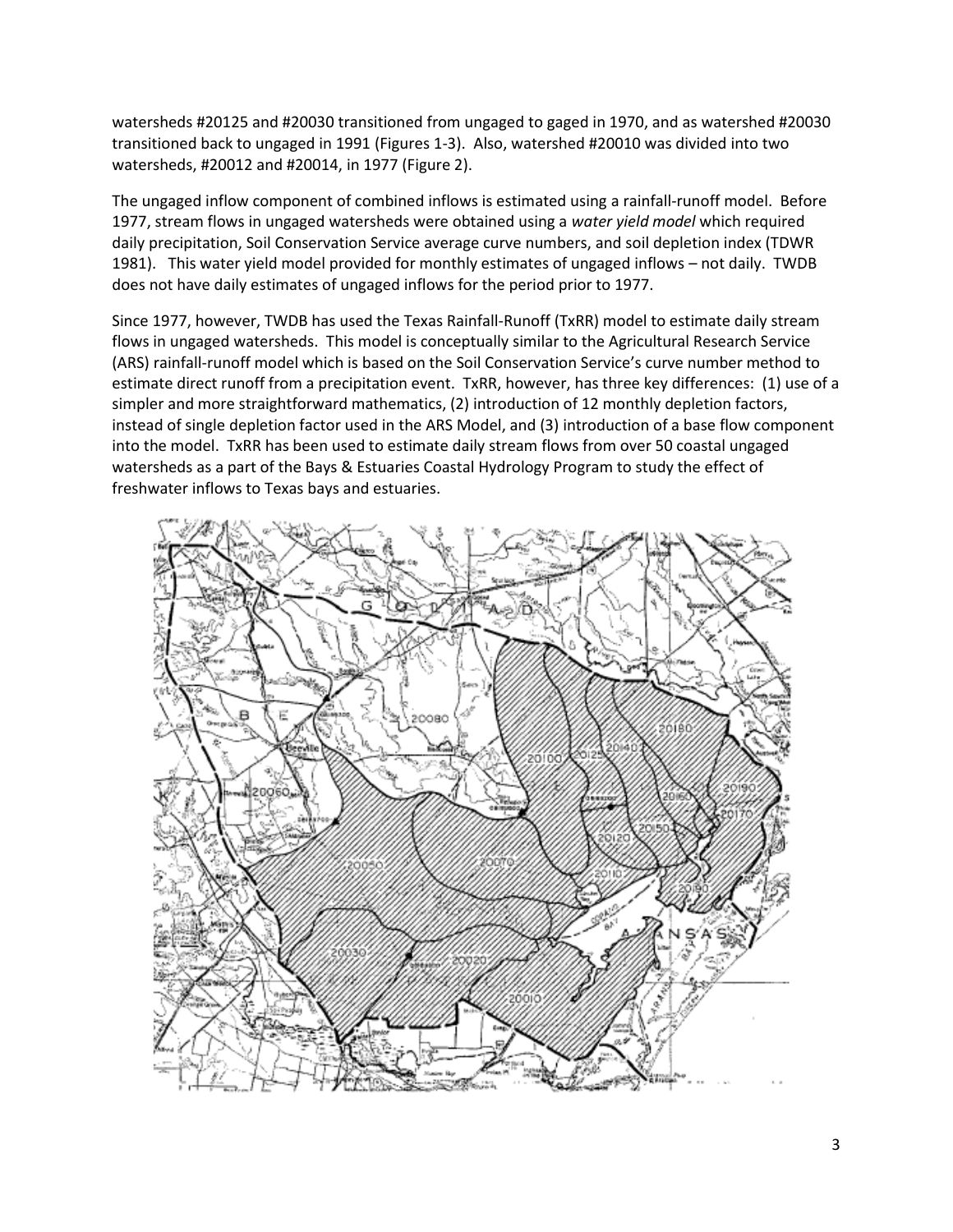Figure 1. Ungaged watershed delineation used to determine ungaged inflows to the Mission-Aransas Estuary from 1941 to 1970. From 1970 to 1976, watersheds #20125 (upper right) and #20030 (lower left) transitioned from ungaged to gaged watersheds as shown in Figure 2. Triangles represent USGS Streamflow Gages. Ungaged watersheds are identified by cross-hatching.



Figure 2. Ungaged watershed delineation used by TxRR to determine ungaged inflows to the Mission-Aransas Estuary from 1977 to 1991. Gaged watersheds are identified by yellow cross-hatching. Watershed numbers changed when watershed# 20010 (lower right, see Figure 1) was split into two watersheds, #20012 and #20014, and ungaged watersheds #20125 and #20030 transitioned to gaged watersheds in 1970.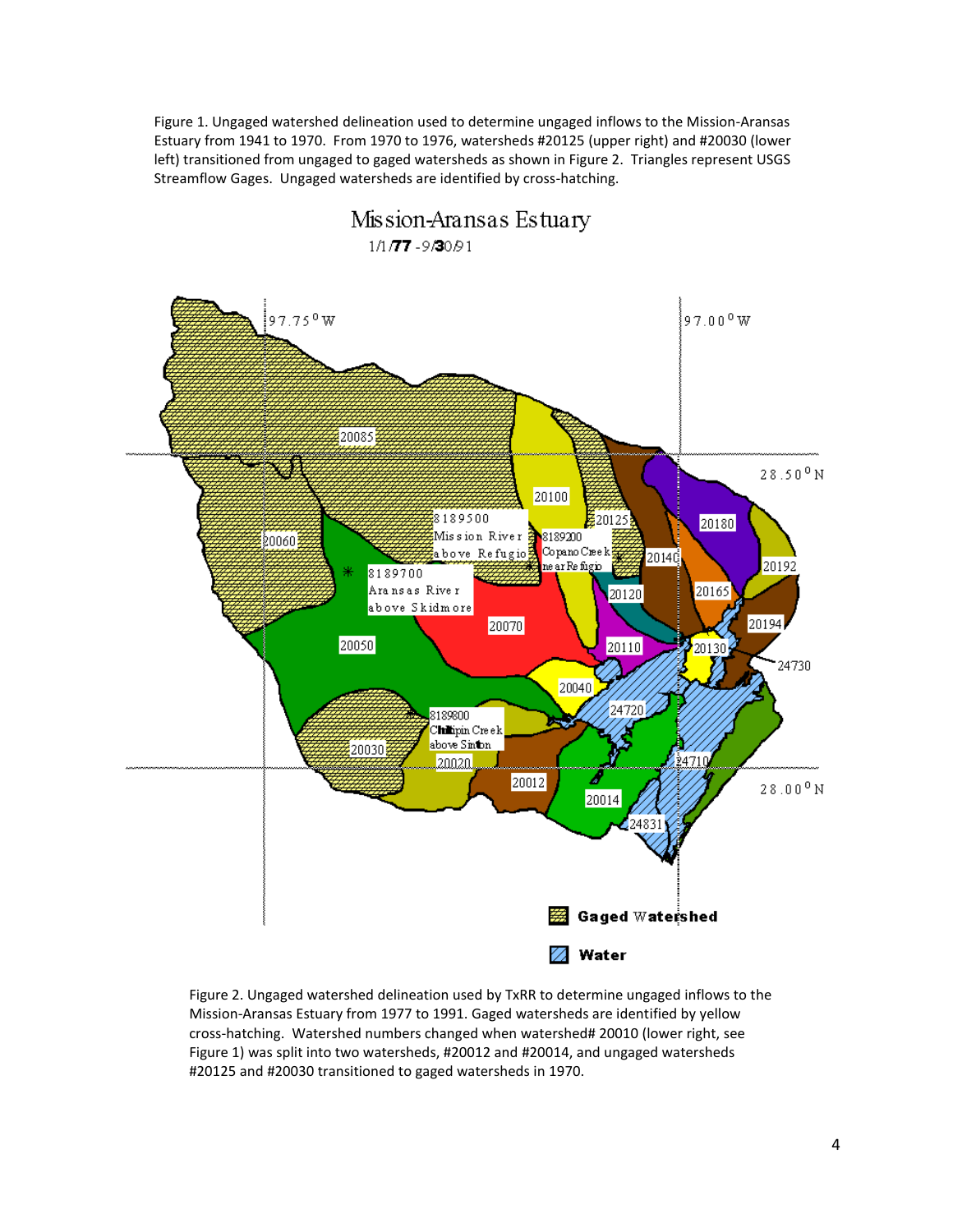# Mission-Aransas Estuary

10/1/91- Present



 Figure 3. Ungaged watershed delineation used in TxRR to determine ungaged flows to the Mission-Aransas Estuary from 1991 to Present. Gaged watersheds are identified by yellow cross-hatching. Watershed #20030 (lower left) transitioned back to an ungaged watershed in 1991.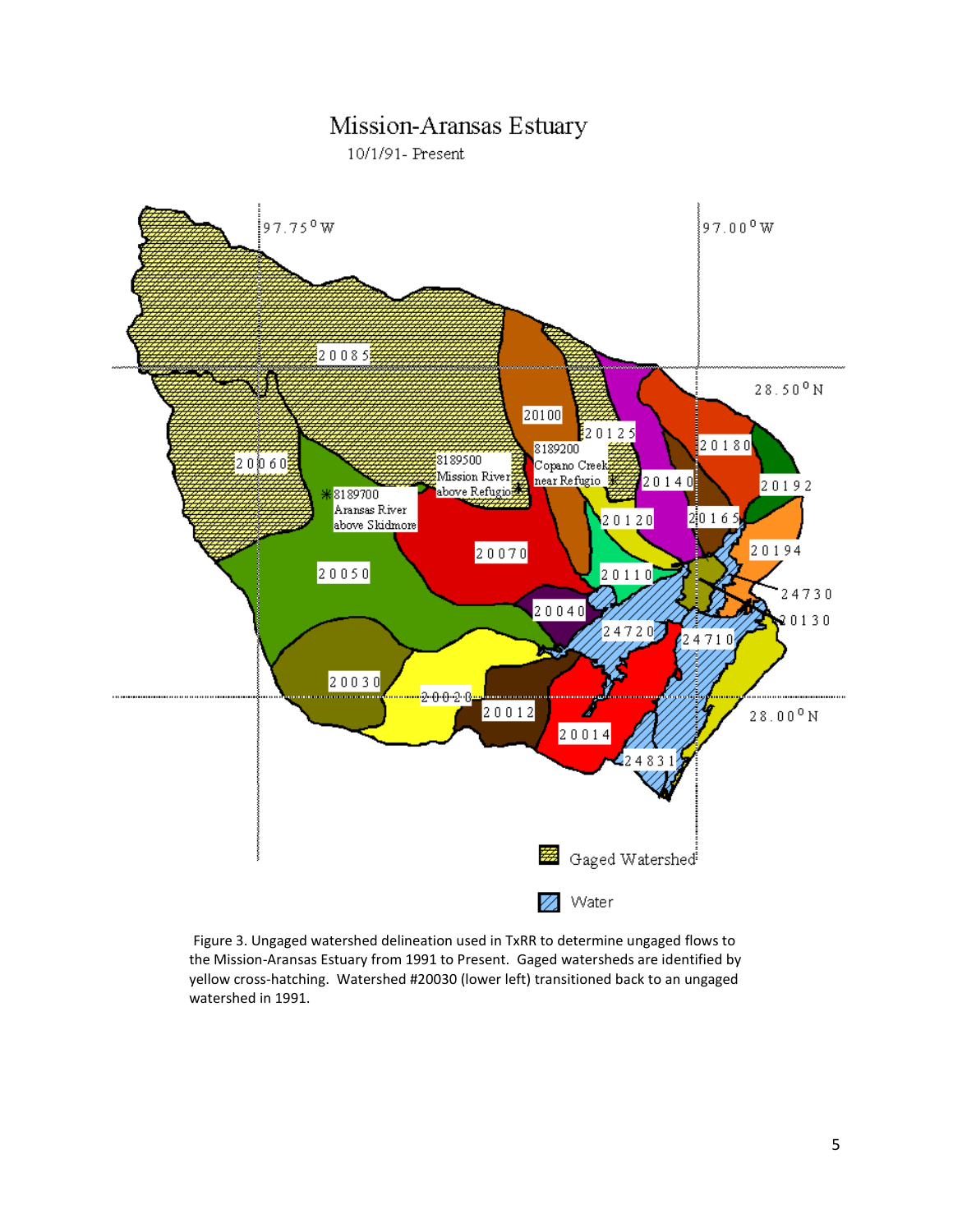## **Diversion and Return Points**

The major discharge permits and dischargers providing return flows to the Mission-Aransas Estuary are listed in Table 2, with locations shown in Figure 4. Although the TWDB coastal hydrology database includes several small diversions in the 1980's (Appendix A), owners of these diversion permits are unknown at this time.

|               | <b>National Pollutant Discharge</b><br><b>Elimination System Number</b> | <b>OWNER</b>                        |
|---------------|-------------------------------------------------------------------------|-------------------------------------|
|               | TX0022152                                                               | City Of Rockport                    |
|               | TX0024562                                                               | City Of Sinton                      |
|               | TX0025135                                                               | City Of Odem                        |
|               | TX0027472                                                               | City Of Taft                        |
|               | TX0032492                                                               | Town Of Refugio                     |
|               | TX0032638                                                               | Town Of Woodsboro                   |
| <b>RETURN</b> | TX0047007                                                               | City Of Beeville                    |
| <b>FLOWS</b>  | TX0054780                                                               | Pettus Mud                          |
|               | TX0102920                                                               | <b>Texas Dept Of Transportation</b> |
|               | TX0110361                                                               | City Of Sinton                      |
|               | TX0113859                                                               | City Of Beeville                    |
|               | TX0116157                                                               | Town Of Bayside                     |
|               | TX0119407                                                               | Skidmore WSC                        |
|               | TX0119563                                                               | St Paul WSC                         |
|               | TX0119601                                                               | Tynan WSC                           |
|               | TX0123871                                                               | Holiday Beach WSC                   |

Table 2. Major discharge permits in the Mission-Aransas basin below the lowest USGS streamgages.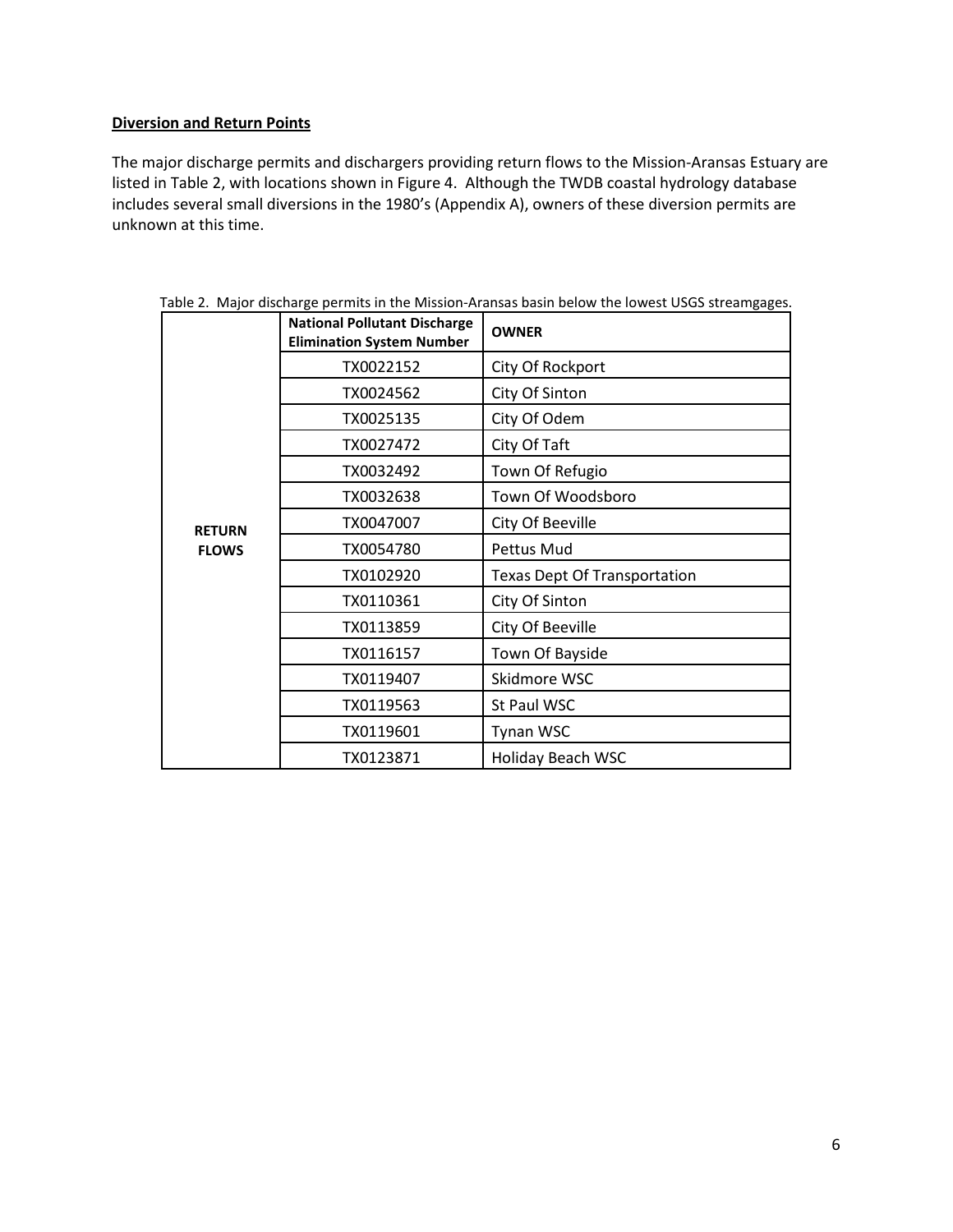

Figure 4. Location of discharge permits in the Mission – Aransas River basins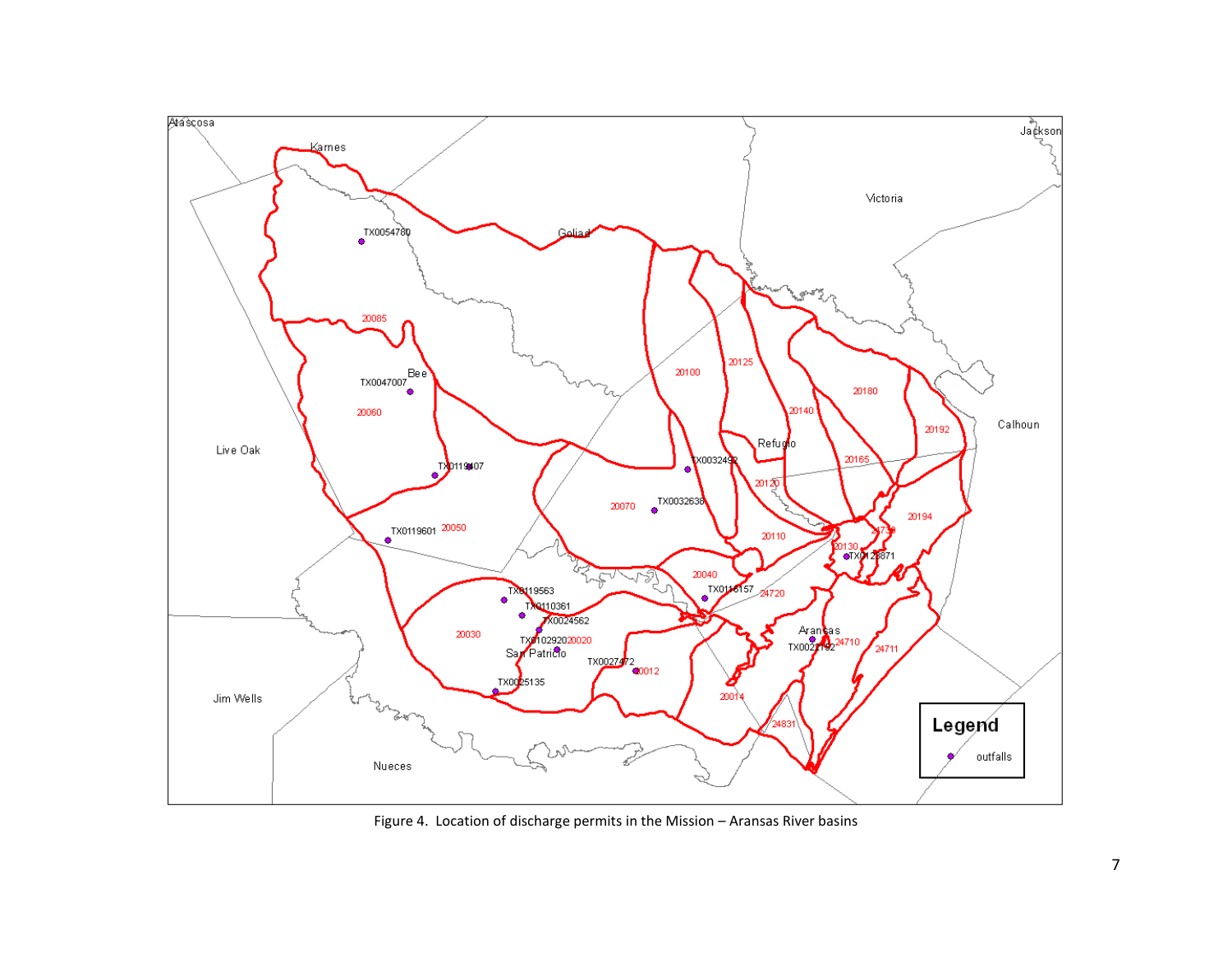# **Estimates of Freshwater Inflow Balance**

*Total Freshwater Inflow* to the estuary may include estimates of *Combined Freshwater Inflow* to the estuary + Precipitation on the estuary. The *Freshwater Inflow Balance*, then, considers the effect of Evaporation from the estuary. Due to limitations on estimates of evaporation throughout the period of record, estimates of the freshwater inflow balance are available only in monthly intervals.

## **Precipitation and Evaporation**

Direct precipitation onto the surface of the Mission-Aransas Estuary was calculated using Thiessenweighted precipitation techniques as described in LP-108 (TDWR 1981). Station based rainfall data were obtained from the National Weather Service (NWS) and processed using Arc/Info Macro Language (AML). Figure 5 shows the Thiessen polygons that were built over the rainfall stations to calculate watershed rainfall.



Figure 5: Rainfall stations ( $\blacklozenge$ ) and Thiessen polygons (red lines) used to estimate direct precipitation onto the Mission-Aransas Estuary.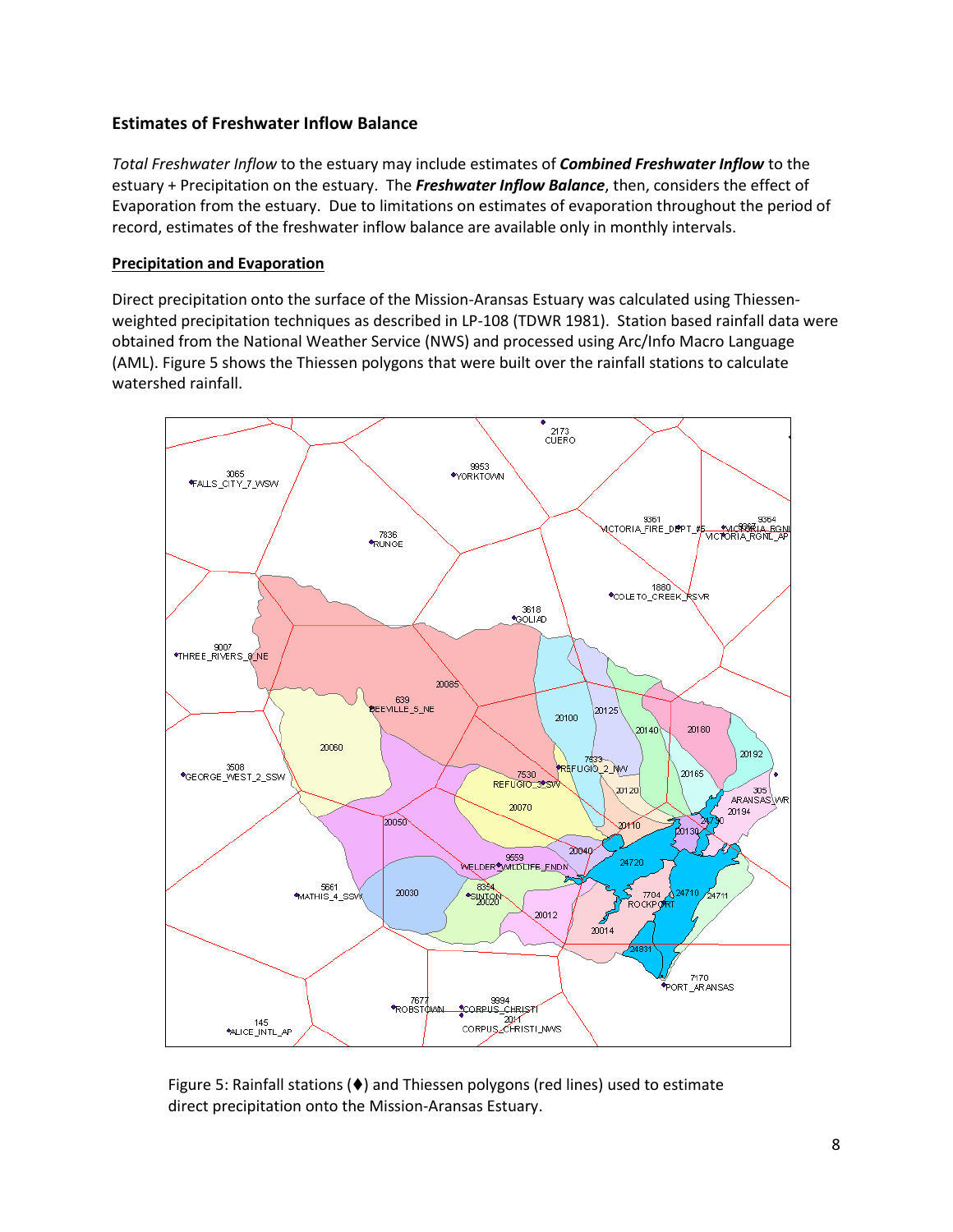Evaporation was calculated for the surface area of the bay using TWDB and NWS pan evaporation data to estimate evaporation rates. Bay watersheds used to calculate evaporation include watershed #24720, #24730, and #24710 which are located within quadrangles 910, 911, 1010, and 1011 (Figure 6). The total water evaporated from this watershed is calculated by multiplying the watershed area by the evaporation rates obtained from the TWDB. Evaporation rates were determined with a GIS based program, *ThEvap*, using TWDB and NWS pan evaporation data. The *ThEvap* program replaced an older program, *WD0300*, previously run by the Texas Department of Water Resources [\(http://midgewater.twdb.state.tx.us/Evaporation/evap.html\)](http://midgewater.twdb.state.tx.us/Evaporation/evap.html).



Figure 6. TWDB evaporation quadrangles used to estimate evaporation for the Mission-Aransas Estuary. Quadrangles 910, 911, 1010, and 1011 are used to estimate evaporation from the Mission-Aransas Estuary segments #24720, #24730, #24710, and #24831.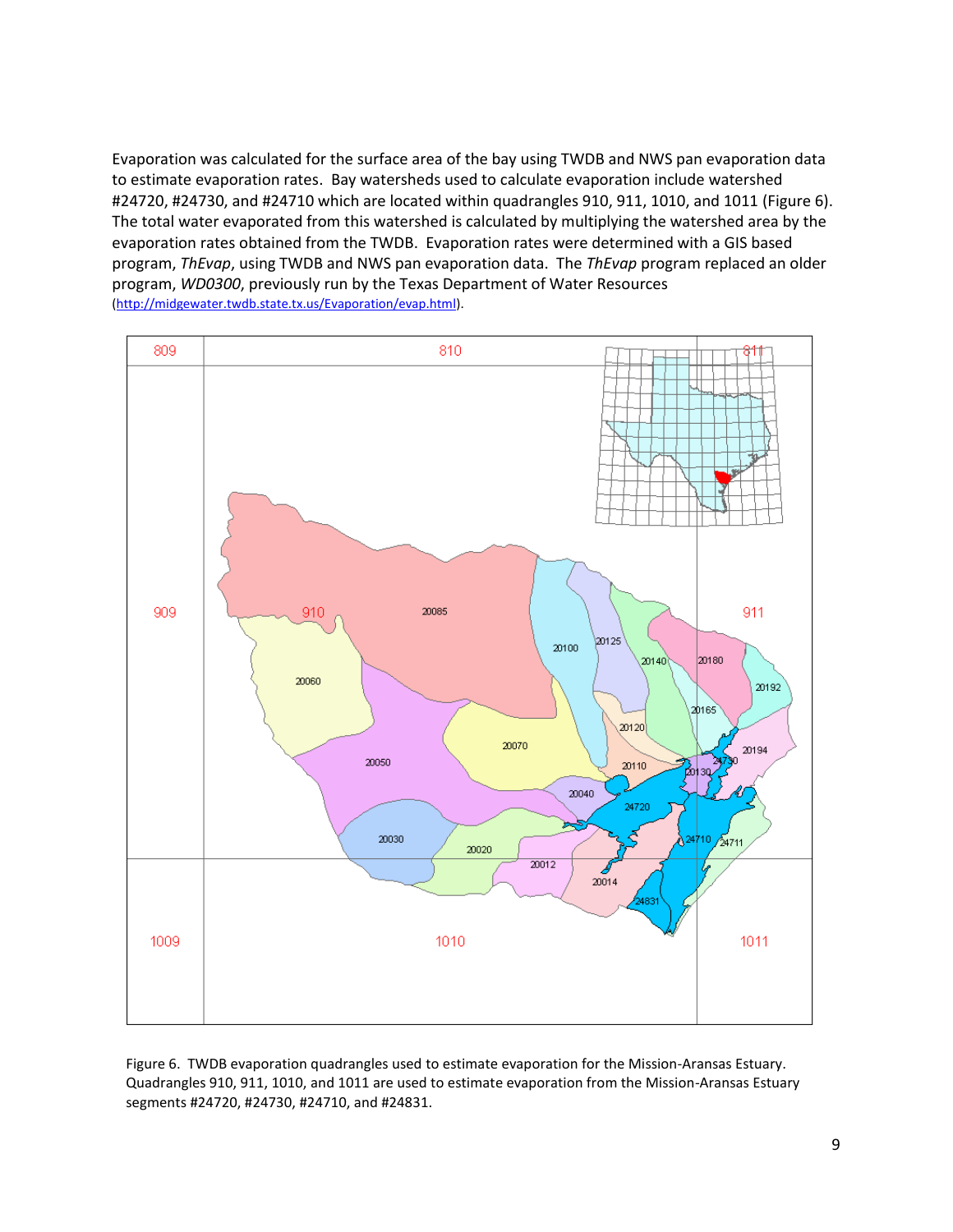### **Hydrology: Version #TWDB201001**

TWDB coastal hydrology version #TWDB201001 for the Mission-Aransas Estuary included gaged and ungaged inflows through December 2008. There were no diversion permits found for the period 1941 through 1976 or in the raw diversion data obtained from the South Texas Water Master (STWM) for the period from 1989 through October 2005. Although the TWDB coastal hydrology database includes a few diversions in the 1980's, the permit owners are unknown at this time. Industrial and municipal return flow data was obtained from the Texas Department of Water Resources (TDWR) self-reporting system from 1941 through 1976 and from TCEQ for the period from 1977 to 2007. Additional return flow data was obtained from TWDB's agricultural return flow estimates through December 2005.

### **Hydrology: Version #TWDB201004**

TWDB coastal hydrology version #TWDB201004 for the Mission-Aransas Estuary extended the gaged data through November 2009 and used provisional data for December 2009. Ungaged inflows were updated from coastal hydrology version #TWDB201001 using approved daily precipitation data from the National Weather Service through November 2009, with provisional data for December 2009. Diversions were the same as in version #TWDB201001, but additional data from the STWM extended the dataset to 2009. Return flows were the same as in version #TWDB201001 and additional data obtained from TCEQ was updated through December 2009, and agricultural return flows data obtained from TWDB were extended to December 2007. Figure 7 displays the combined freshwater inflow to the Mission-Aransas Estuary as calculated by this version.



Figure 7: Combined freshwater inflow to the Mission-Aransas Estuary as calculated for version #TWDB201004.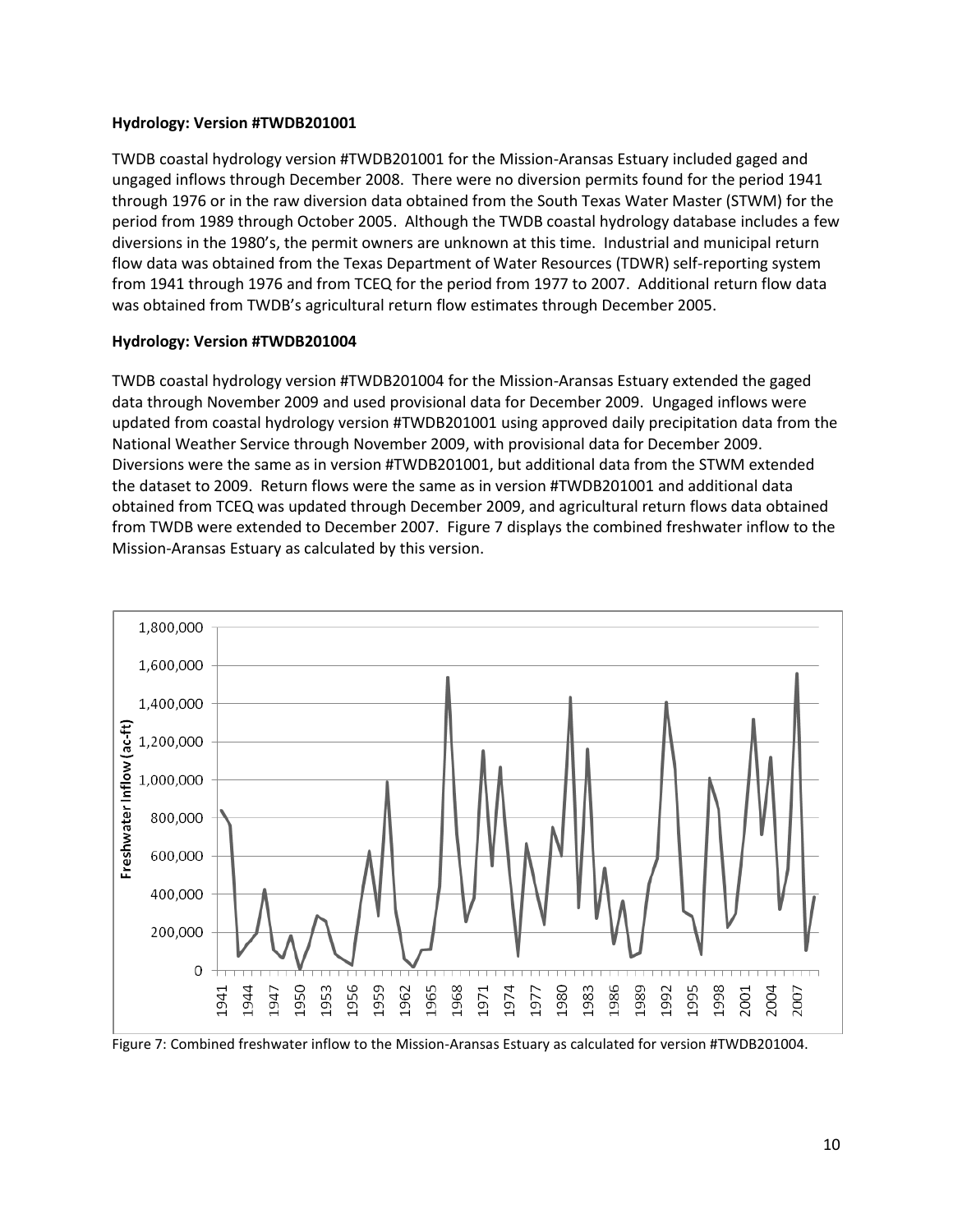# **Conclusion**

Version #TWDB201004 of coastal hydrology for the Mission-Aransas Estuary is the most up-to-date data set representing not only combined freshwater inflows but also the individual components of inflows (*i.e*., gaged flows, ungaged flows, diversions, return flows) for this estuary.Appendix A summarizes recent updates, by version, to hydrology for the Mission-Aransas Estuary. Appendix B lists the annual combined freshwater inflow along with the four components, as well as estimates for evaporation and precipitation on the estuary and the total freshwater inflow balance of the Mission-Aransas Estuary. Appendix C lists summary statistics for the inflow components over the 1941 through 2009 period.

Over the period from 1941 to 2009, gaged inflow from the Mission and Aransas Rivers accounted for approximately 29 percent of combined inflow, while ungaged flows accounted for nearly 70 percent of combined inflow. In general, net diversions accounted for only a small percent of the combined freshwater inflow to the estuary. In the Mission and Aransas river basins, annual average diversions total 0.02 percent of combined freshwater inflows, and annual average return flows total 0.94 percent of inflows. The difference then between diversions and returns accounts for 0.92 percent of the total combined freshwater inflow to the estuary. Nonetheless, it is still important to obtain the best data to allow for the most accurate representation of coastal hydrology and total freshwater inflows to the Mission-Aransas Estuary. Average combined surface inflow to the Mission-Aransas Estuary over the study period was approximately 490,000 acre-feet per year and the median surface inflow was approximately 366,000 acre-feet per year.

Finally, when considering total freshwater inflow balance, evaporation from and precipitation onto the surface of the estuary also must be considered. In 24 out of 69 years, there is a negative freshwater inflow balance, which indicates that evaporation exceeded precipitation and combined inflow to the estuary during periods of extreme drought. During the study period, annual average evaporation was approximately 583,000 acre-feet, while annual average precipitation was 373,000 acre-feet over the surface of the Mission-Aransas estuary. Surface evaporation from the Mission-Aransas estuary, when compared to both combined freshwater inflow and precipitation input, was 68% of the freshwater inflow balance. For the 1941 through 2009 period, the average freshwater inflow balance for the Mission-Aransas estuary was approximately 280,000 acre-feet per year. However, as Appendix B shows, wide variations from the mean freshwater inflow balance occur as a result of drought and flood conditions.

# **Literature Cited**

- TDWR. 1981. *Nueces and Mission-Aransas Estuaries: A study of the influence of freshwater inflows*. LP-108. Texas Department of Water Resources, Austin, Texas.
- Guthrie, C.G. and Q.Lu. 2010. Coastal Hydrology for the Guadalupe Estuary: Updated Hydrology with Emphasis on Diversion and Return Flow Data for 2000-2009. Texas Water Development Board, Austin, Texas.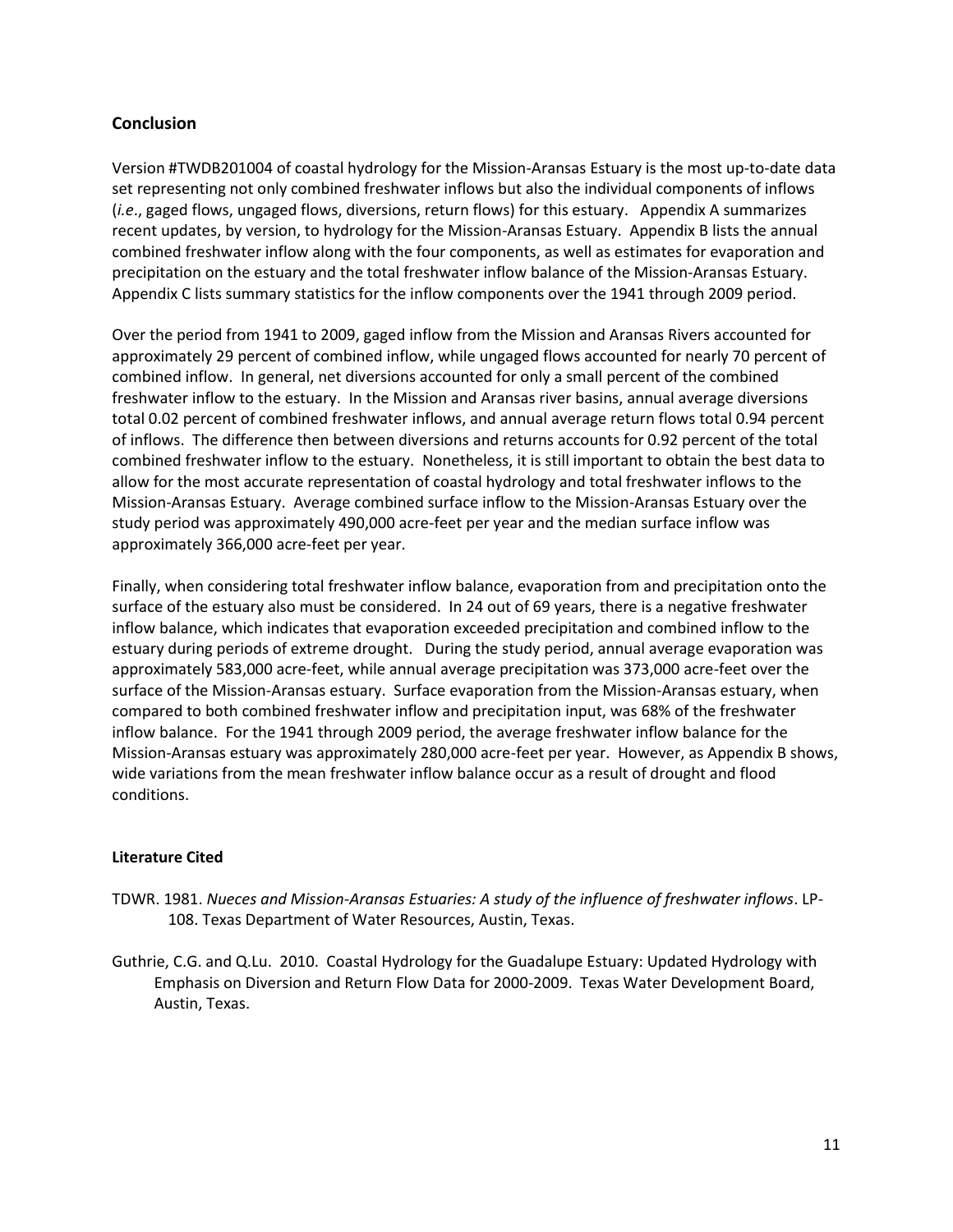| <b>Estuary</b> | <b>Version</b> | Date Range              | <b>Gaged Flows</b>                 | <b>Ungaged Flows</b>                                   | <b>Diversions</b>                 | <b>Return Flows</b>                                                                                   | <b>Creation</b><br>Date |
|----------------|----------------|-------------------------|------------------------------------|--------------------------------------------------------|-----------------------------------|-------------------------------------------------------------------------------------------------------|-------------------------|
|                | TWDB201001     | 1941-2008               | 1941-2008<br>1941-2008             |                                                        | 1941-2005<br>STWM<br>1989-10/2005 | 1941-2007<br><b>TDWR</b><br>1941-1976<br><b>TCEQ</b><br>1977-2007<br>TWDB 1977-2005<br>(Agricultural) | 01/2010                 |
| Mission-       | TWDB201002     | Dataset does not exist. |                                    |                                                        |                                   |                                                                                                       |                         |
| Aransas        | TWDB201003     | Dataset does not exist. |                                    |                                                        |                                   |                                                                                                       |                         |
|                | TWDB201004     | 1941-2009               | 1941-2009,<br>provisional<br>12/09 | 1941-2009, Precipitation data<br>provisional for 12/09 | 1941-2009<br>STWM<br>1989-2009    | 1941-2009<br><b>TDWR</b><br>1941-1976<br><b>TCEQ</b><br>1977-2009<br>TWDB 1977-2007<br>(Agricultural) | 09/2010                 |

**Appendix A:** Record of Coastal Hydrology Versions Developed by the TWDB Bays & Estuaries Program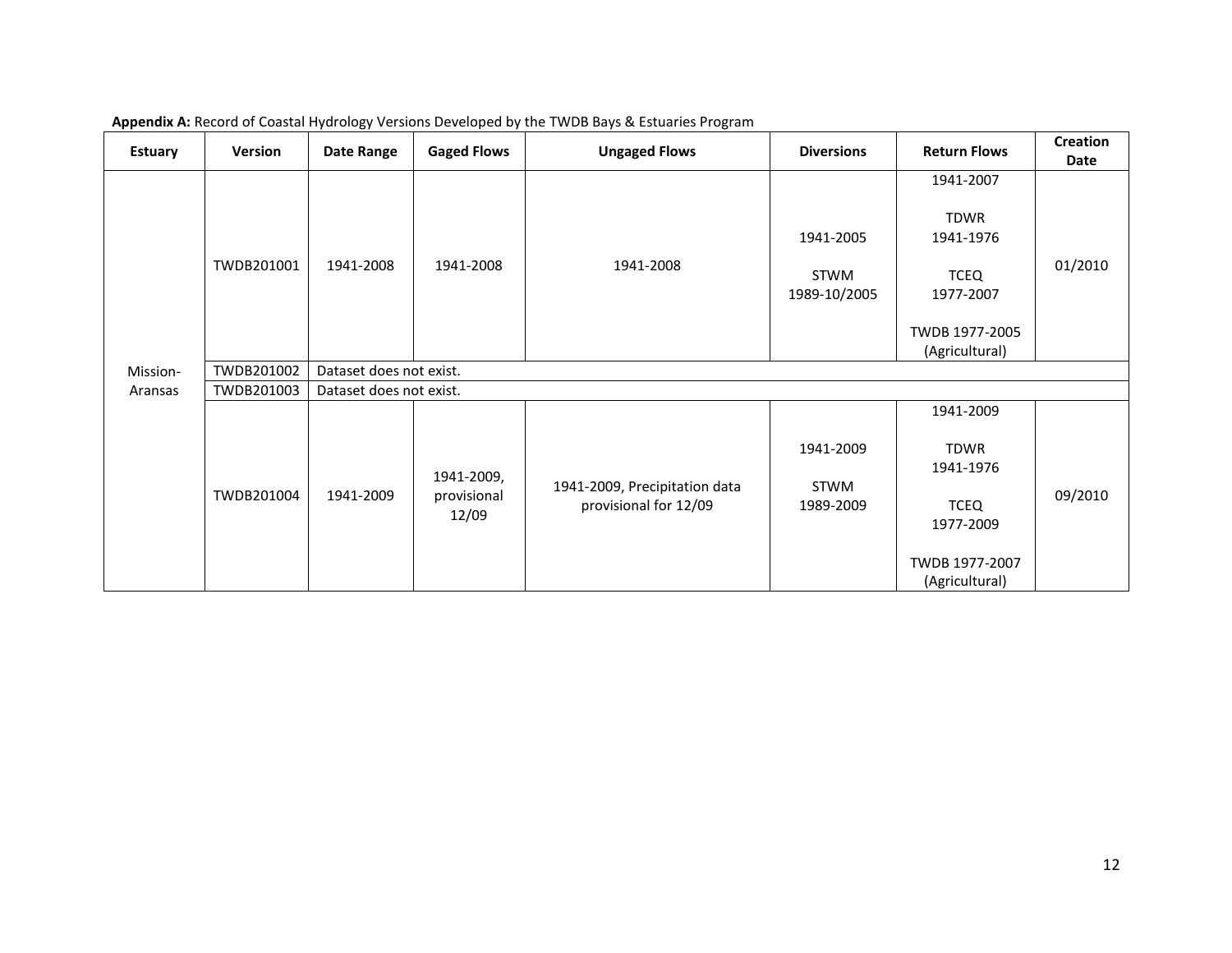**Appendix B:** Annual Hydrology for the Mission-Aransas Estuary, Version #TWDB201004. Included are estimates of gaged and ungaged (modeled) inflows, diversions and return flows, combined surface inflow to the estuary, as well as evaporation and direct precipitation on the estuary and the total freshwater balance of the estuary. All values are in units of acre-feet.

|      |         |           |                  |                  | <b>Surface</b> |             |               | Freshwater     |
|------|---------|-----------|------------------|------------------|----------------|-------------|---------------|----------------|
| Year | Gage    | Model     | <b>Diversion</b> | Return           | Inflow         | Evaporation | Precipitation | <b>Balance</b> |
| 1941 | 219,803 | 623,229   | 0                | 0                | 843,032        | 457,000     | 473,435       | 859,467        |
| 1942 | 262,749 | 501,053   | 0                | 0                | 763,802        | 448,000     | 404,849       | 720,651        |
| 1943 | 35,025  | 41,629    | 0                | 0                | 76,654         | 543,000     | 263,866       | $-202,480$     |
| 1944 | 48,814  | 89,152    | 0                | 0                | 137,966        | 476,000     | 344,836       | 6,802          |
| 1945 | 36,359  | 157,883   | 0                | 0                | 194,242        | 533,000     | 336,261       | $-2,497$       |
| 1946 | 83,160  | 344,549   | 0                | 0                | 427,709        | 487,000     | 447,713       | 388,422        |
| 1947 | 59,378  | 48,831    | 0                | 0                | 108,209        | 506,000     | 291,490       | $-106,301$     |
| 1948 | 5,681   | 60,294    | 0                | 0                | 65,975         | 534,000     | 282,917       | $-185,108$     |
| 1949 | 33,262  | 148,509   | 0                | 0                | 181,771        | 503,000     | 385,797       | 64,568         |
| 1950 | 2,677   | 4,826     | 0                | $\boldsymbol{0}$ | 7,503          | 571,000     | 158,128       | $-405,369$     |
| 1951 | 28,230  | 105,086   | 0                | 0                | 133,316        | 581,000     | 294,349       | $-153,335$     |
| 1952 | 102,799 | 185,744   | 0                | 0                | 288,543        | 580,000     | 276,249       | $-15,208$      |
| 1953 | 38,274  | 217,717   | 0                | 0                | 255,991        | 553,000     | 315,304       | 18,295         |
| 1954 | 4,431   | 82,384    | 0                | 0                | 86,815         | 628,000     | 203,855       | $-337,330$     |
| 1955 | 3,875   | 53,053    | 0                | 0                | 56,928         | 742,000     | 224,809       | $-460,263$     |
| 1956 | 8,078   | 14,428    | 0                | 7,000            | 29,506         | 705,000     | 215,285       | $-460,209$     |
| 1957 | 111,735 | 251,719   | 0                | 7,000            | 370,454        | 600,000     | 377,223       | 147,677        |
| 1958 | 144,141 | 479,856   | 0                | 7,000            | 630,997        | 467,000     | 432,473       | 596,470        |
| 1959 | 45,931  | 232,007   | 0                | 9,000            | 286,938        | 599,000     | 434,378       | 122,316        |
| 1960 | 156,612 | 823,953   | 0                | 9,000            | 989,565        | 582,000     | 558,215       | 965,780        |
| 1961 | 58,922  | 256,306   | 0                | 9,000            | 324,228        | 542,000     | 347,694       | 129,922        |
| 1962 | 36,622  | 15,304    | 0                | 9,000            | 60,926         | 667,000     | 261,960       | $-344,114$     |
| 1963 | 4,613   | 2,365     | 0                | 11,000           | 17,978         | 627,000     | 198,138       | $-410,884$     |
| 1964 | 11,985  | 83,785    | 0                | 11,000           | 106,770        | 600,000     | 261,963       | $-231,267$     |
| 1965 | 48,267  | 54,631    | 0                | 11,000           | 113,898        | 560,000     | 305,780       | $-140,322$     |
| 1966 | 105,499 | 326,999   | 0                | 11,000           | 443,498        | 515,000     | 326,737       | 255,235        |
| 1967 | 526,022 | 1,005,120 | 0                | 11,000           | 1,542,142      | 609,000     | 482,007       | 1,415,149      |
| 1968 | 122,031 | 579,369   | 0                | 13,000           | 714,400        | 506,000     | 488,676       | 697,076        |
| 1969 | 72,212  | 174,141   | 0                | 13,000           | 259,353        | 630,000     | 372,460       | 1,813          |
| 1970 | 73,723  | 293,522   | 0                | 14,000           | 381,245        | 591,000     | 405,801       | 196,046        |
| 1971 | 575,207 | 567,252   | 0                | 14,000           | 1,156,459      | 603,000     | 421,042       | 974,501        |
| 1972 | 248,755 | 288,225   | 0                | 14,000           | 550,980        | 524,000     | 406,753       | 433,733        |
| 1973 | 475,001 | 582,150   | 0                | 14,000           | 1,071,151      | 530,000     | 492,486       | 1,033,637      |
| 1974 | 157,347 | 361,301   | 0                | 14,000           | 532,648        | 582,000     | 442,001       | 392,649        |
| 1975 | 43,335  | 23,898    | 0                | 11,000           | 78,233         | 565,000     | 308,000       | $-178,767$     |
| 1976 | 313,240 | 341,599   | 0                | 13,000           | 667,839        | 554,000     | 468,000       | 581,839        |
| 1977 | 141,904 | 302,670   | 0                | 2,663            | 447,237        | 674,051     | 364,231       | 137,417        |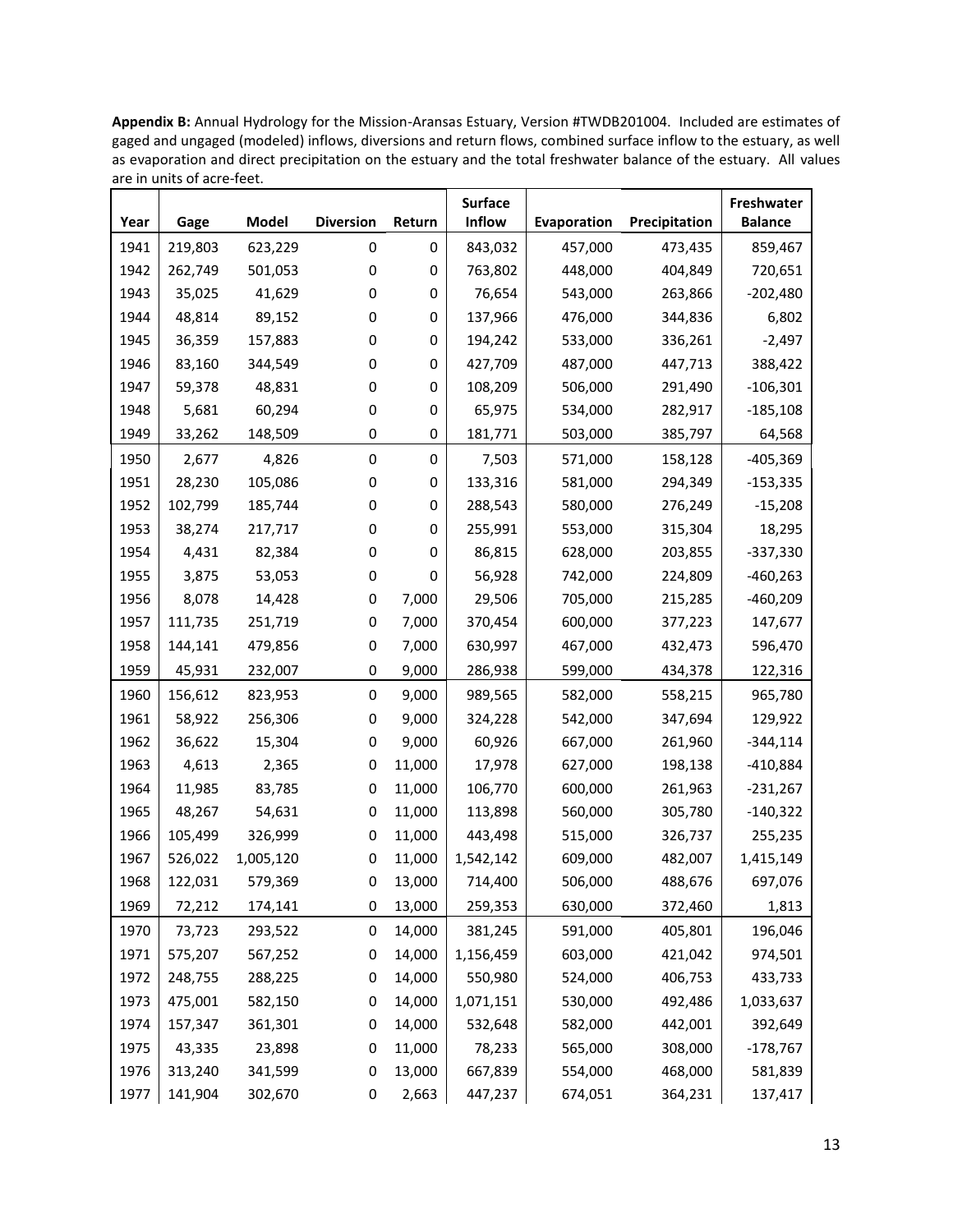| Year | Gage    | Model     | <b>Diversion</b> | Return | <b>Surface</b><br>Inflow | Evaporation | Precipitation | Freshwater<br><b>Balance</b> |
|------|---------|-----------|------------------|--------|--------------------------|-------------|---------------|------------------------------|
| 1978 | 115,249 | 122,594   | 0                | 2,480  | 240,323                  | 645,303     | 354,312       | $-50,668$                    |
| 1979 | 196,633 | 557,621   | 0                | 2,739  | 756,993                  | 614,076     | 547,375       | 690,292                      |
| 1980 | 165,705 | 434,414   | 0                | 1,658  | 601,777                  | 707,112     | 349,314       | 243,979                      |
| 1981 | 471,440 | 961,019   | 36               | 2,208  | 1,434,631                | 623,658     | 601,028       | 1,412,001                    |
| 1982 | 139,482 | 190,128   | 45               | 1,952  | 331,517                  | 688,483     | 266,682       | $-90,284$                    |
| 1983 | 261,437 | 898,610   | $\pmb{0}$        | 2,265  | 1,162,312                | 651,548     | 505,662       | 1,016,426                    |
| 1984 | 67,245  | 204,064   | 37               | 2,444  | 273,716                  | 749,864     | 290,438       | $-185,710$                   |
| 1985 | 126,505 | 410,152   | 32               | 2,665  | 539,290                  | 640,568     | 427,902       | 326,624                      |
| 1986 | 45,745  | 92,422    | 23               | 2,306  | 140,450                  | 746,956     | 350,598       | $-255,908$                   |
| 1987 | 151,820 | 217,186   | 5,804            | 2,390  | 365,592                  | 719,175     | 382,596       | 29,013                       |
| 1988 | 15,841  | 56,553    | 18               | 2,018  | 74,394                   | 634,645     | 259,838       | $-300,413$                   |
| 1989 | 3,286   | 87,246    | 17               | 1,852  | 92,367                   | 548,174     | 236,132       | $-219,675$                   |
| 1990 | 214,070 | 242,522   | 0                | 1,892  | 458,484                  | 572,299     | 317,046       | 203,231                      |
| 1991 | 162,806 | 423,751   | 0                | 2,117  | 588,674                  | 565,512     | 546,972       | 570,134                      |
| 1992 | 355,862 | 1,053,362 | 0                | 2,781  | 1,412,005                | 500,689     | 425,136       | 1,336,452                    |
| 1993 | 255,049 | 796,805   | 0                | 2,394  | 1,054,248                | 602,660     | 397,677       | 849,265                      |
| 1994 | 103,393 | 205,842   | 0                | 1,977  | 311,212                  | 497,784     | 296,538       | 109,966                      |
| 1995 | 32,895  | 247,815   | 0                | 3,789  | 284,499                  | 521,476     | 377,707       | 140,730                      |
| 1996 | 28,553  | 51,518    | 0                | 3,778  | 83,849                   | 556,577     | 192,953       | $-279,775$                   |
| 1997 | 299,426 | 708,101   | 0                | 4,065  | 1,011,592                | 554,661     | 538,646       | 995,577                      |
| 1998 | 301,923 | 543,970   | 0                | 3,941  | 849,834                  | 591,382     | 428,117       | 686,569                      |
| 1999 | 36,633  | 186,141   | 0                | 3,298  | 226,072                  | 551,579     | 465,546       | 140,039                      |
| 2000 | 24,042  | 273,549   | $\pmb{0}$        | 2,567  | 300,158                  | 671,170     | 381,441       | 10,429                       |
| 2001 | 385,955 | 357,397   | $\pmb{0}$        | 2,099  | 745,451                  | 583,517     | 323,714       | 485,648                      |
| 2002 | 225,341 | 1,093,435 | 0                | 2,590  | 1,321,366                | 563,826     | 530,126       | 1,287,666                    |
| 2003 | 106,469 | 602,926   | 0                | 3,104  | 712,499                  | 472,284     | 387,971       | 628,186                      |
| 2004 | 413,158 | 705,719   | 0                | 3,098  | 1,121,975                | 468,820     | 594,562       | 1,247,717                    |
| 2005 | 124,984 | 192,852   | 0                | 2,315  | 320,151                  | 622,738     | 264,702       | $-37,885$                    |
| 2006 | 62,250  | 467,072   | 0                | 2,305  | 531,627                  | 625,456     | 522,172       | 428,343                      |
| 2007 | 395,194 | 1,161,317 | 0                | 3,226  | 1,559,737                | 528,791     | 528,811       | 1,559,757                    |
| 2008 | 14,358  | 87,450    | 0                | 2,364  | 104,172                  | 634,300     | 228,710       | $-301,418$                   |
| 2009 | 120,827 | 263,185   | 0                | 2,394  | 386,406                  | 586,431     | 343,597       | 143,572                      |

\*Surface Inflow = Gage + Model - Diversion + Return

\*\*Freshwater Balance = Surface Inflow - Evaporation+ Precipitation